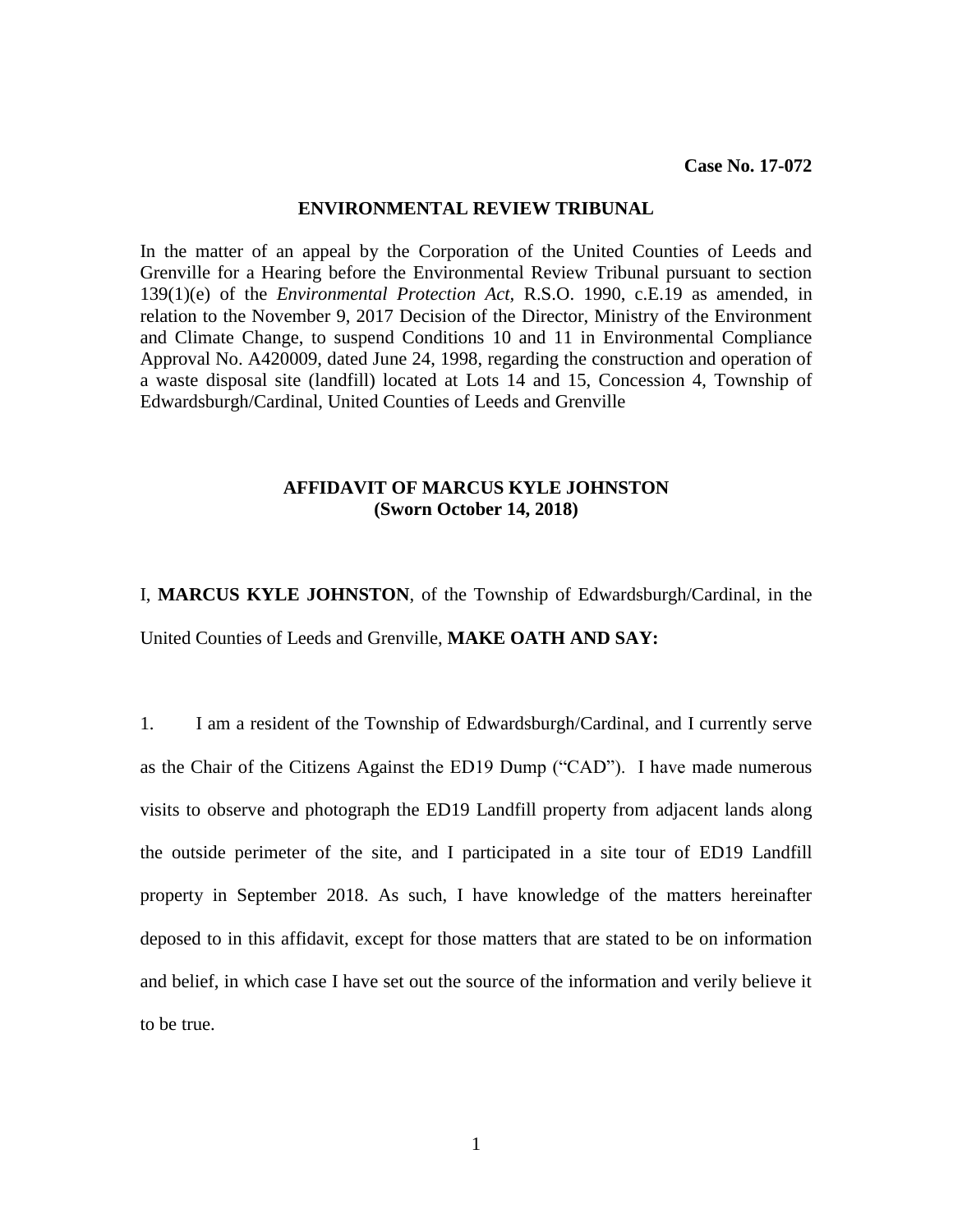2. CAD is a federally incorporated not-for-profit environmental organization formed by local residents in the Township of Edwardsburgh Cardinal, in the United Counties of Leeds and Grenville ("the Counties"), who live near or beside the ED19 Landfill site or its intended haul routes, or who are otherwise concerned about the potential impacts of the landfill if constructed.

3. As a community-based group, CAD has been extensively involved in local organization, public outreach, advocacy and media activities in relation to various matters related to the ED19 Landfill, its current statutory approvals, and its prospective sale to a private waste company.

4. Pursuant to Part IV of the *Environmental Bill of Rights* ("EBR"), CAD filed an Application for Review of the unused 1998 Environmental Compliance Approval ("ECA") for the ED19 Landfill.

5. The Ministry of the Environment, Conservation and Parks ("MECP") has determined that CAD's requested review of the ECA will be undertaken in conjunction with another EBR Application for Review received by the MECP, and anticipates that the MECP's internal review process will be completed by May 31, 2019. A copy of the MECP's letter to CAD dated March 6, 2018 regarding the EBR review is attached to the Agreed Statement of Facts at Tab P.

6. The MECP's letter attached as Tab P does not indicate whether (or how) CAD will be able to participate in the MECP's internal review of the ECA, and does not explain whether (or how) CAD will be able to provide information, data or evidence to

2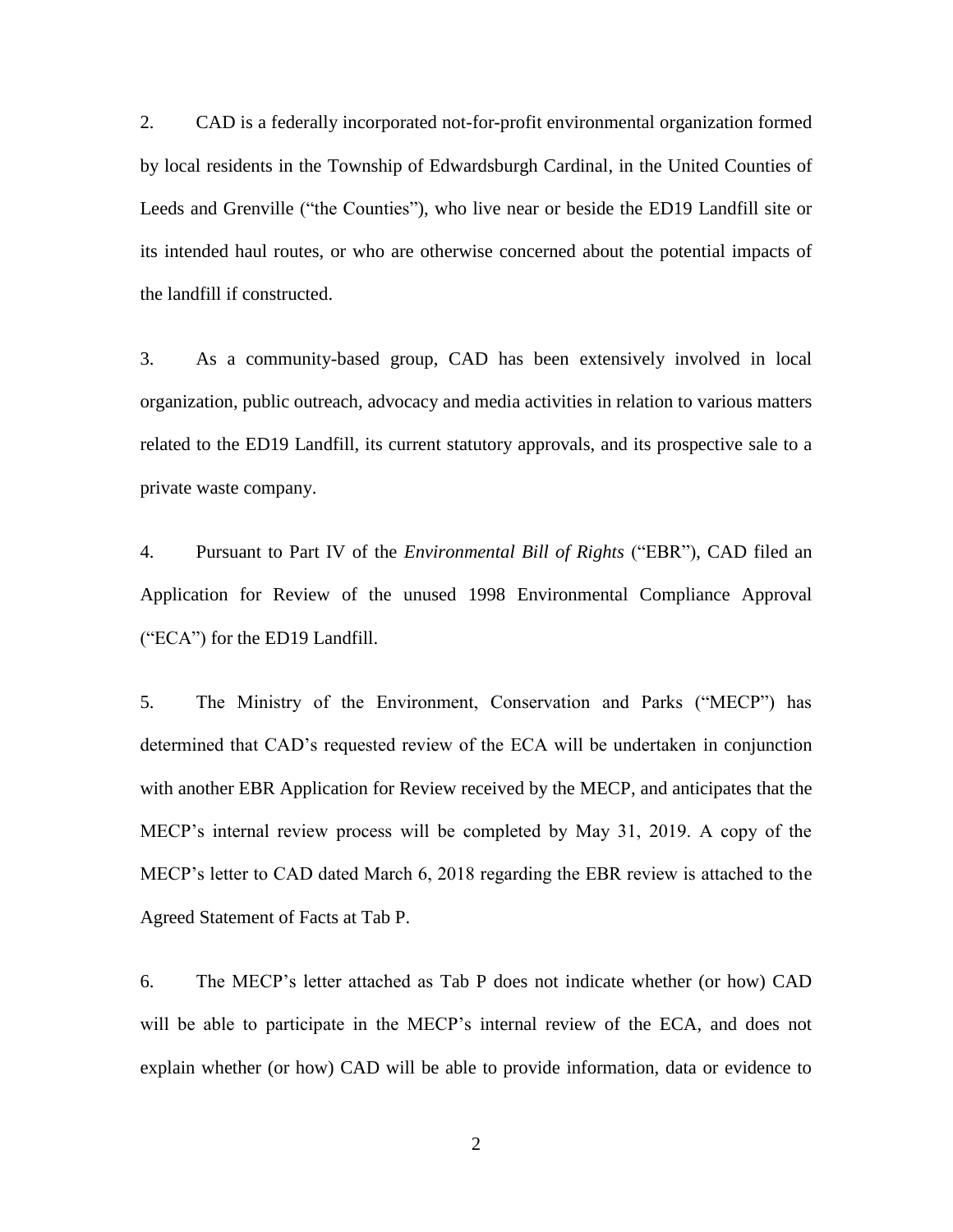inform the outcome of the review of the ECA. However, CAD recognizes that the EBR review (or its eventual outcome) will not be heard or decided by the Tribunal in this proceeding.

7. CAD has also applied for Ministerial reconsideration of the unused 1998 *Environmental Assessment Act* ("EAA") approval of the ED19 Landfill pursuant to section 11.4 of the EAA. This reconsideration request remains outstanding at the present time, but again CAD recognizes that this reconsideration request will not be heard or decided by the Tribunal in this proceeding. A copy of CAD's reconsideration request is attached to the Agreed Statement of Facts at Tab I.

8. CAD has retained two experts (hydrogeologist Wilf Ruland and ecologist Kim Logan) to independently review and report upon various matters relating to the ED19 Landfill property, the EAA approval, the ECA, and the proposed settlement that has been reached between the MECP and the Counties. Both of these experts have tendered affidavits and reports for the Tribunal's consideration during the forthcoming settlement hearing, and I defer to their opinion evidence on the technical or scientific issues in dispute between the parties.

9. In light of the findings, conclusions and recommendations of Mr. Ruland and Ms. Logan, and based on CAD's own understanding and observations of current site conditions at the ED19 Landfill property and its vicinity, CAD strongly believes that the EAA approval and the ECA should be revoked. CAD has consistently advanced this position through its reconsideration request under section 11.4 of the EAA and the EBR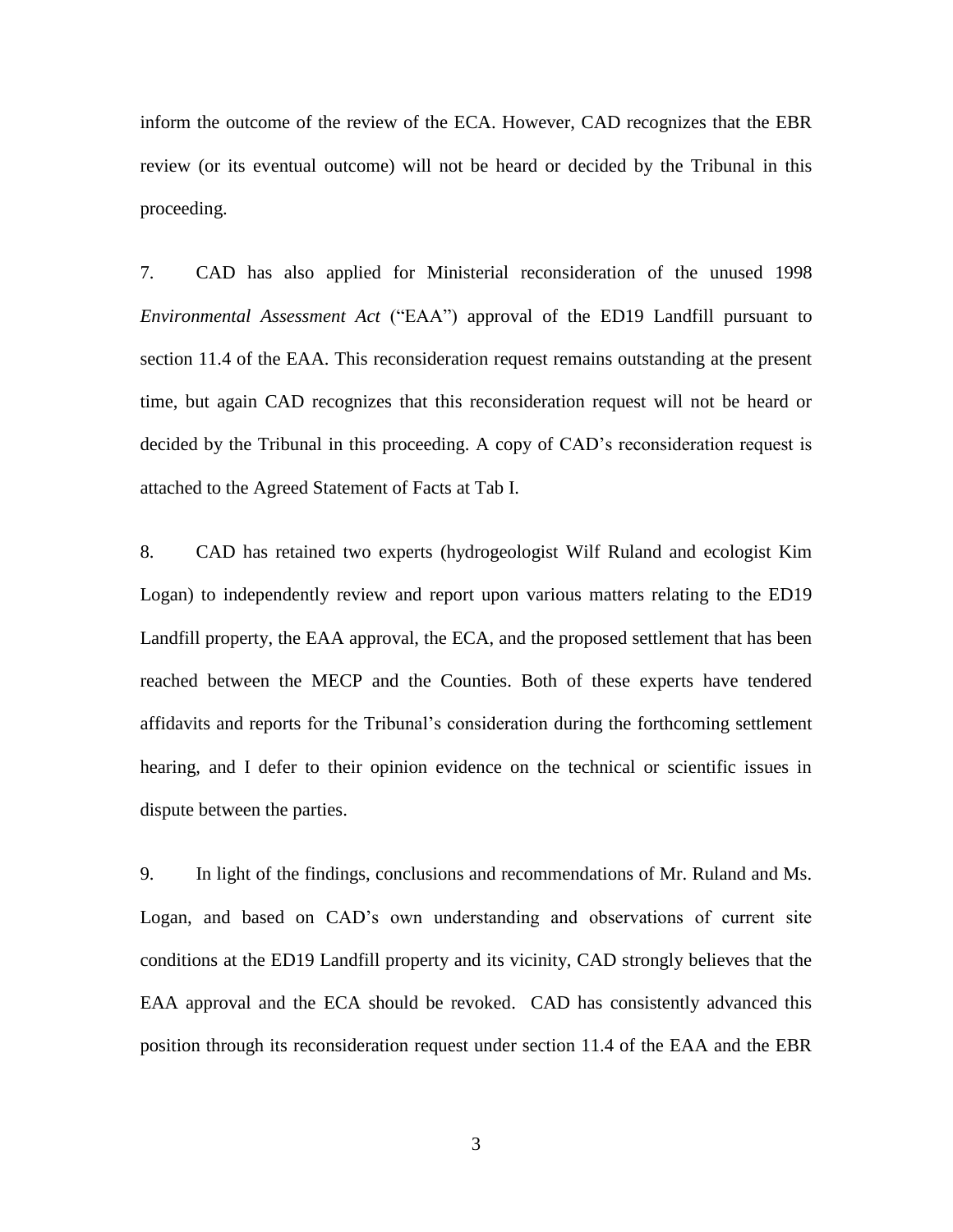Application for Review of the ECA, and CAD maintains this position in this proceeding before the Tribunal in relation to the ECA.

10. Despite having the ability under the *Environmental Protection Act* ("EPA") to revoke the ECA, the Director initially elected in November 2017 to suspend two key conditions in the ECA. However, in accordance with the proposed settlement executed between the MECP and the Counties, the Director now proposes to withdraw the suspension order and amend the ECA by adding a new Condition 9.1 that was privately negotiated between the MECP and the Counties.

11. Although CAD is a party in this proceeding, CAD was not invited to participate in the settlement discussions that were held between the MECP and the Counties in relation to the ECA and the disposition of the Counties' appeal. Instead, the proposed settlement was presented to CAD after it had already been negotiated, drafted and executed by the other two parties.

12. Because CAD was wholly excluded from the settlement discussions, CAD is not surprised that the other parties' proposed ECA amendment does not adequately reflect or effectively address CAD's numerous concerns about the ED19 Landfill and the 1998 ECA. In light of these outstanding concerns, CAD is opposed to the proposed settlement now being advanced to the Tribunal by the MECP.

13. For example, proposed Condition 9.1 requires certain workplans, studies and reports to be prepared by the Counties and reviewed by the MECP, but the Condition makes no provision for CAD, its members, other stakeholders or the public at large to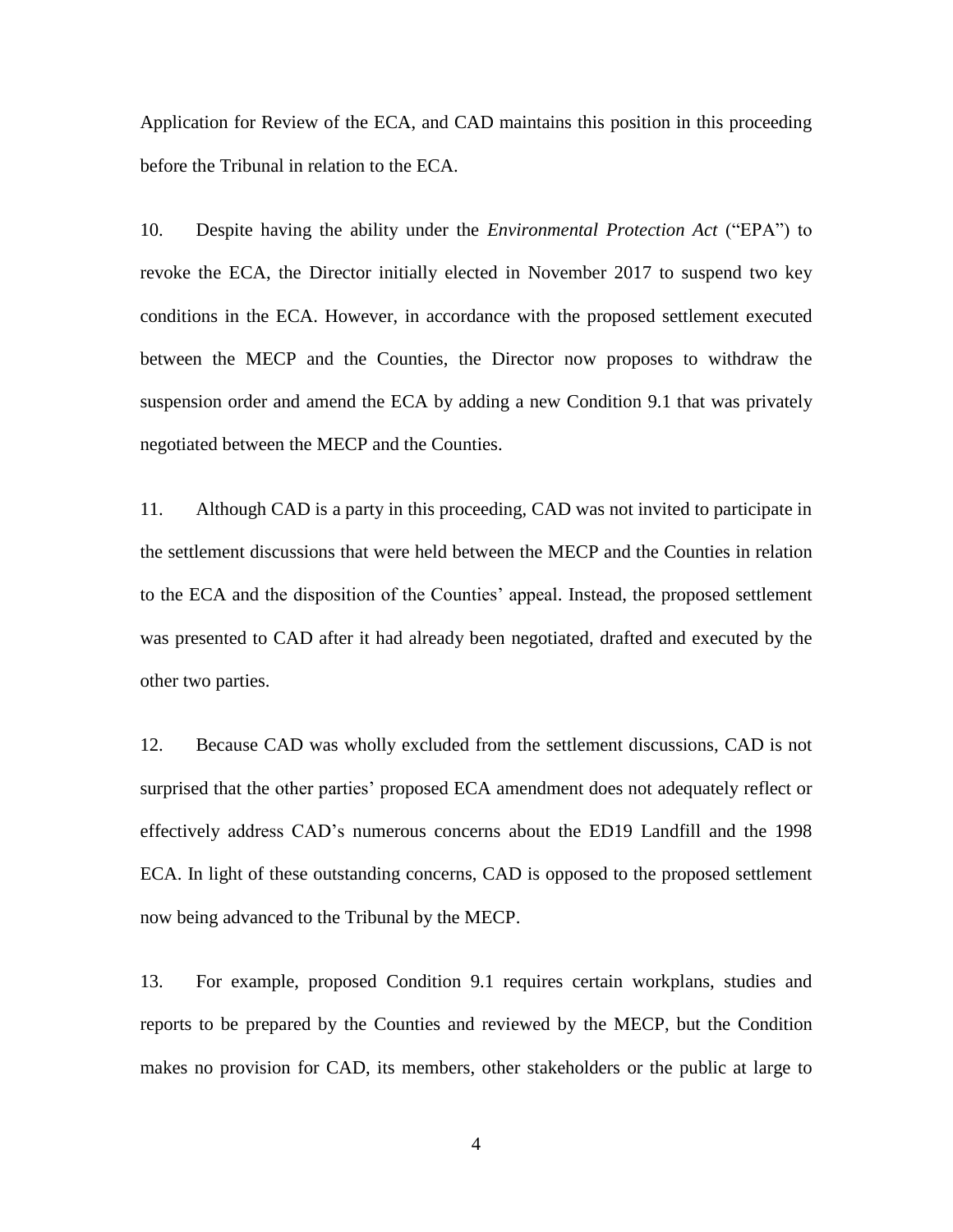review and comment upon these documents. CAD's position is that our organization, and all other persons who may be interested in or potentially affected by the construction of the ED19 Landfill, should have a fair and timely opportunity to access and review the documents to be produced by the Counties, and to otherwise meaningfully participate in the MECP's decision-making process outlined in Condition 9.1.

14. Similarly, while the current ECA requires the establishment of a Landfill Liaison Committee ("LLC"), I am informed by CAD members who initially served on the LLC, and I verily believe, that the LLC has become defunct and has not held any meetings in recent years. CAD's position is that the LLC should be reconstituted as soon as possible, and that it should be expressly entitled to review and comment upon the documents to be produced by the Counties under Condition 9.1.

15. During my September 2018 site visit to the ED19 Landfill property, I observed forested areas, wildlife habitat, a thriving heronry, wetland areas and several surface water bodies on the property which were significantly larger than 1 hectare in size. A copy of a photograph taken by a CAD member of the heronry is attached to this affidavit as Exhibit A, and I confirm that this photograph fairly and accurately depicts the heronry that is currently present on the ED19 Landfill property.

16. I am informed by CAD members who are long-term residents of the area, and I verily believe, that the surface water bodies have been in existence on the ED19 Landfill property for over 15 years, and that some residents have launched motorized boats, hunted ducks, and caught fish (e.g. mud pout or catfish) in the water bodies located on the ED19 Landfill property.

5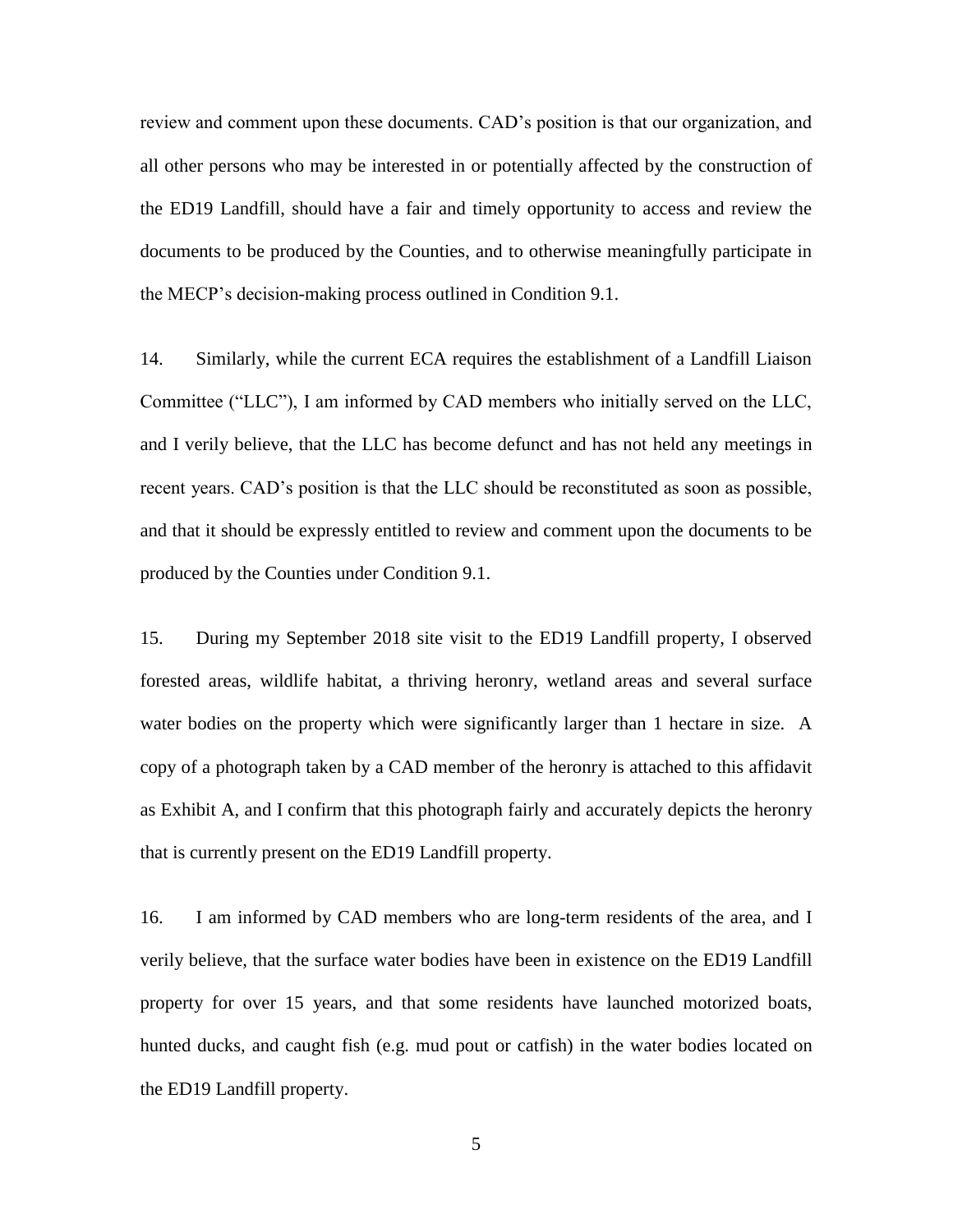17. This information about the nature, extent and usage of surface water bodies on the ED19 Landfill property was conveyed by CAD in a 2018 letter to the Minister as a follow-up to CAD's request for reconsideration of the EAA approval. The photographs attached to the letter were taken by me and another CAD member, and I can confirm that the photographs fairly and accurately depict surface water bodies on the ED19 Landfill property in 2017. A copy of CAD's letter to the Minister dated February 14, 2018 is attached as Exhibit B to this affidavit.

18. To date, however, CAD has received no response from the Minister or MECP staff about this information about surface water bodies, or about the current status of CAD's reconsideration request under the EAA.

19. To address CAD's concerns about the shortcomings in the proposed settlement between the MECP and the Counties, CAD has prepared a comprehensive set of recommended amendments to the ECA. A copy of CAD's proposed ECA amendments is attached to this affidavit as Exhibit C.

20. CAD's suggested ECA amendments in Exhibit C have been previously provided to the MECP and the Counties, but CAD has received no response from these two parties to date.

21. As noted above, and for the reasons outlined in the affidavits of Mr. Ruland and Ms. Logan filed in this proceeding, CAD's conclusion is that the ECA should be revoked rather than amended in the narrow manner proposed by the MECP and the Counties.

6